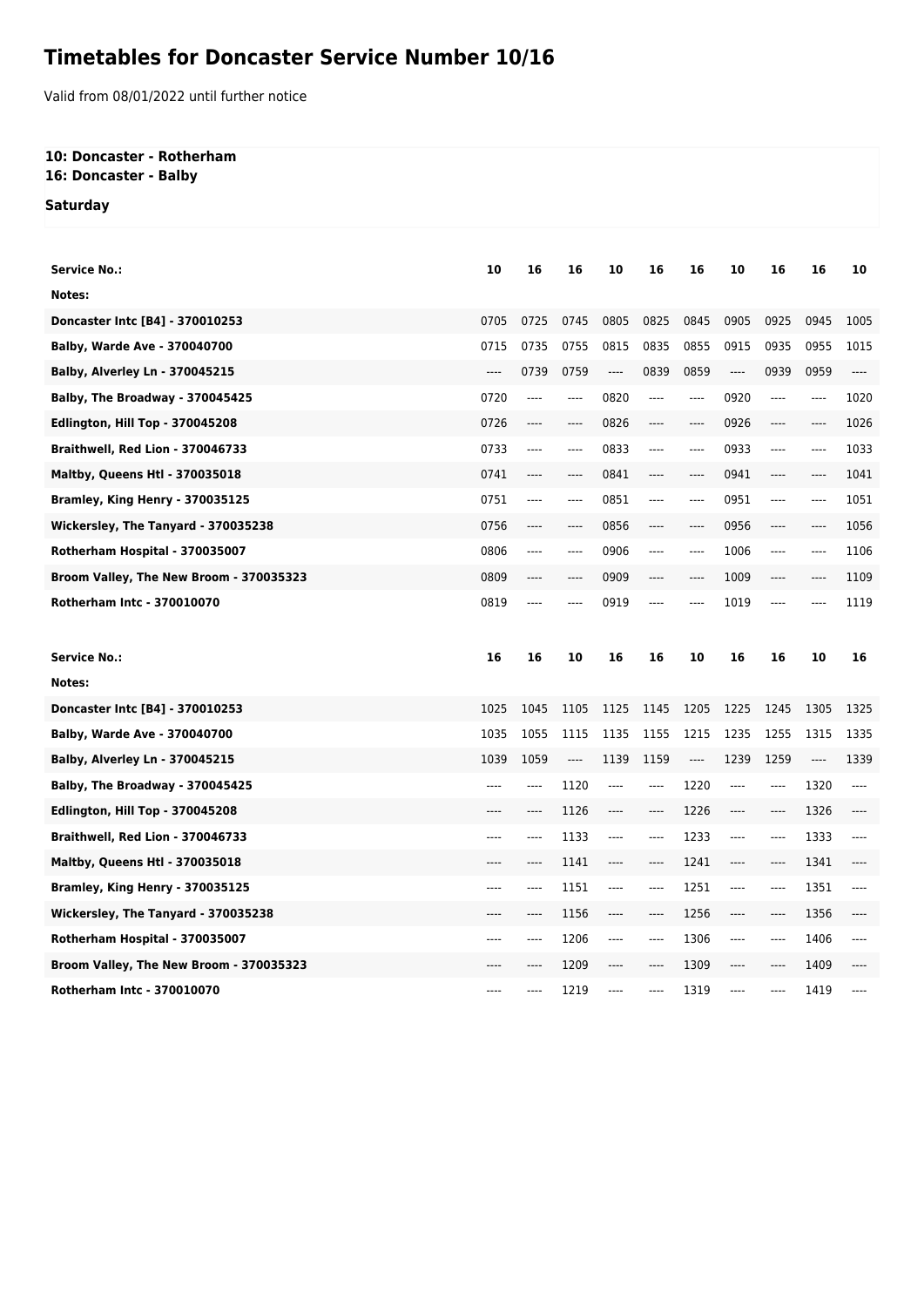| <b>Service No.:</b>                                                   |    |    | 16   | 10    | 16                            | 16   | 10                            | 16    | 16      | 10   | 16      | 16   |
|-----------------------------------------------------------------------|----|----|------|-------|-------------------------------|------|-------------------------------|-------|---------|------|---------|------|
| Notes:                                                                |    |    |      |       |                               |      |                               |       |         |      |         |      |
| Doncaster Intc [B4] - 370010253                                       |    |    | 1345 | 1405  | 1425                          | 1445 | 1505                          | 1525  | 1545    | 1605 | 1625    | 1650 |
| <b>Balby, Warde Ave - 370040700</b>                                   |    |    | 1355 | 1415  | 1435                          | 1455 | 1515                          | 1535  | 1555    | 1615 | 1635    | 1700 |
| <b>Balby, Alverley Ln - 370045215</b>                                 |    |    | 1359 | ----  | 1439                          | 1459 | $\hspace{1.5cm} \textbf{---}$ | 1539  | 1559    | ---- | 1639    | 1704 |
| Balby, The Broadway - 370045425                                       |    |    | ---- | 1420  | ----                          | ---- | 1520                          | ----  | $-----$ | 1620 | $-----$ |      |
| Edlington, Hill Top - 370045208                                       |    |    | ---- | 1426  | ----                          | ---- | 1526                          | ----  | ----    | 1626 | ----    |      |
| Braithwell, Red Lion - 370046733                                      |    |    | ---- | 1433  | $\hspace{1.5cm} \textbf{---}$ | ---- | 1533                          | ----  | $-----$ | 1633 | ----    |      |
| <b>Maltby, Queens Htl - 370035018</b>                                 |    |    | ---- | 1441  | ----                          | ---- | 1541                          | ----  | ----    | 1641 | ----    |      |
| Bramley, King Henry - 370035125                                       |    |    | ---- | 1451  | ----                          | ---- | 1551                          | ----  | $-----$ | 1651 | $-----$ |      |
| Wickersley, The Tanyard - 370035238                                   |    |    | ---- | 1456  | ----                          | ---- | 1556                          | ----  | ----    | 1656 | ----    |      |
| Rotherham Hospital - 370035007                                        |    |    | ---- | 1506  | $\hspace{1.5cm} \textbf{---}$ | ---- | 1606                          | ----  | $-----$ | 1706 | ----    |      |
| Broom Valley, The New Broom - 370035323                               |    |    | ---- | 1509  | ----                          | ---- | 1609                          | ----  | ----    | 1709 | $-----$ |      |
| <b>Rotherham Intc - 370010070</b>                                     |    |    | ---- | 1519  | ----                          | ---- | 1619                          | ----  | ----    | 1719 | ----    |      |
| <b>Service No.:</b>                                                   |    |    | 10   | 16    | 16                            | 10   | 16                            | 10    | 10      | 10   | 10      | 10   |
| Notes:                                                                |    |    |      |       |                               |      |                               |       |         |      |         |      |
| Doncaster Intc [B4] - 370010253                                       |    |    | 1715 | 1735  | 1805                          | 1815 | 1855                          | 1915  | 2020    | 2120 | 2220    | 2320 |
| <b>Balby, Warde Ave - 370040700</b>                                   |    |    | 1724 | 1745  | 1815                          | 1824 | 1904                          | 1924  | 2029    | 2129 | 2229    | 2329 |
| <b>Balby, Alverley Ln - 370045215</b>                                 |    |    | ---- | 1749  | 1819                          | ---- | 1907                          | ----  | $---$   | ---- | ----    | ---- |
| Balby, The Broadway - 370045425                                       |    |    | 1728 | $---$ | ----                          | 1828 | ----                          | 1928  | 2033    | 2133 | 2233    | 2333 |
| Edlington, Hill Top - 370045208                                       |    |    | 1734 | $---$ | ----                          | 1834 | $\cdots$                      | 1934  | 2039    | 2139 | 2239    | 2339 |
| Braithwell, Red Lion - 370046733                                      |    |    | 1739 | $---$ | ----                          | 1839 | $\cdots$                      | 1939  | 2044    | 2144 | 2244    | 2344 |
| Maltby, Queens Htl - 370035018                                        |    |    | 1747 | ----  | ----                          | 1847 | $---$                         | 1947  | 2052    | 2152 | 2252    | 2352 |
| Bramley, King Henry - 370035125                                       |    |    | 1755 | $---$ | ----                          | ---- |                               | ----  | ----    | ---- |         | ---- |
| Wickersley, The Tanyard - 370035238                                   |    |    | ---- | ----  |                               |      |                               | $---$ | ----    | ---- | ----    |      |
| Rotherham Hospital - 370035007                                        |    |    | ---- | ----  |                               |      |                               |       |         |      |         |      |
| Broom Valley, The New Broom - 370035323                               |    |    |      |       |                               |      |                               |       |         |      |         |      |
| Rotherham Intc - 370010070                                            |    |    | ---- |       |                               |      |                               |       |         |      |         |      |
| 10: Rotherham - Doncaster<br>16: Balby - Doncaster<br><b>Saturday</b> |    |    |      |       |                               |      |                               |       |         |      |         |      |
| <b>Service No.:</b><br>Notes:                                         | 16 | 16 | 16   | 16    |                               | 16   | 16                            | 16    | 10      |      | 16      | 16   |

| <b>Service No.:</b>                     | 16    | 16    | 16    | 16    | 16    | 16    | 16    | 10       | 16    | 16    |
|-----------------------------------------|-------|-------|-------|-------|-------|-------|-------|----------|-------|-------|
| Notes:                                  |       |       |       |       |       |       |       |          |       |       |
| Rotherham Intc [A10] - 370010161        | $---$ | $---$ | ----  | $---$ | ----  | $---$ | ----  |          | $---$ | $---$ |
| Broom Valley, The New Broom - 370030622 | ----  | ----  | ----  | ----  | ----  | $---$ | ----  | ----     | ----  | $---$ |
| Rotherham Hospital - 370031242          | $---$ | $---$ | ----  | ----  | ----  | ----  | ----  | ----     | ----  | $---$ |
| Wickersley, The Tanyard - 370035236     | ----  | $---$ | ----  | ----  | ----  | ----  | ----  | ----     | ----  |       |
| Bramley, Morrisons - 370035175          | $---$ | $---$ | $---$ | ----  | ----  | $---$ | ----  | ----     | ----  | $---$ |
| Maltby, Queens Htl - 370030817          | ----  | $---$ | $---$ | $---$ | $---$ | $---$ | $---$ | 0805     | ----  | $---$ |
| Braithwell, Red Lion - 370045530        | ----  | $---$ | ----  | ----  | ----  | ----  | ----  | 0811     | $---$ | $---$ |
| Thomas Wharton Coll - 370045786         | $---$ | $---$ | ----  | ----  | ----  | ----  | ----  |          | ----  |       |
| Edlington, Asda - 370045473             | $---$ | $---$ | $---$ | ----  | ----  | $---$ | $---$ | 0817     | $---$ | $---$ |
| Balby, Alverley Ln - 370045215          | 0500  | 0540  | 0600  | 0640  | 0700  | 0740  | 0800  | $\cdots$ | 0840  | 0900  |
| Balby, The Broadway - 370045425         | 0503  | 0543  | 0603  | 0643  | 0703  | 0743  | 0803  | 0824     | 0843  | 0904  |
| Balby, Alverley Ln - 370045215          | $---$ | $---$ | ----  | $---$ | ----  | $---$ | ----  | $---$    | ----  | $---$ |
| Balby, Warde Ave - 370040697            | 0506  | 0546  | 0606  | 0646  | 0706  | 0746  | 0806  | 0828     | 0846  | 0907  |
| Doncaster Intc - 370010251              | 0516  | 0556  | 0616  | 0656  | 0716  | 0756  | 0816  | 0840     | 0856  | 0918  |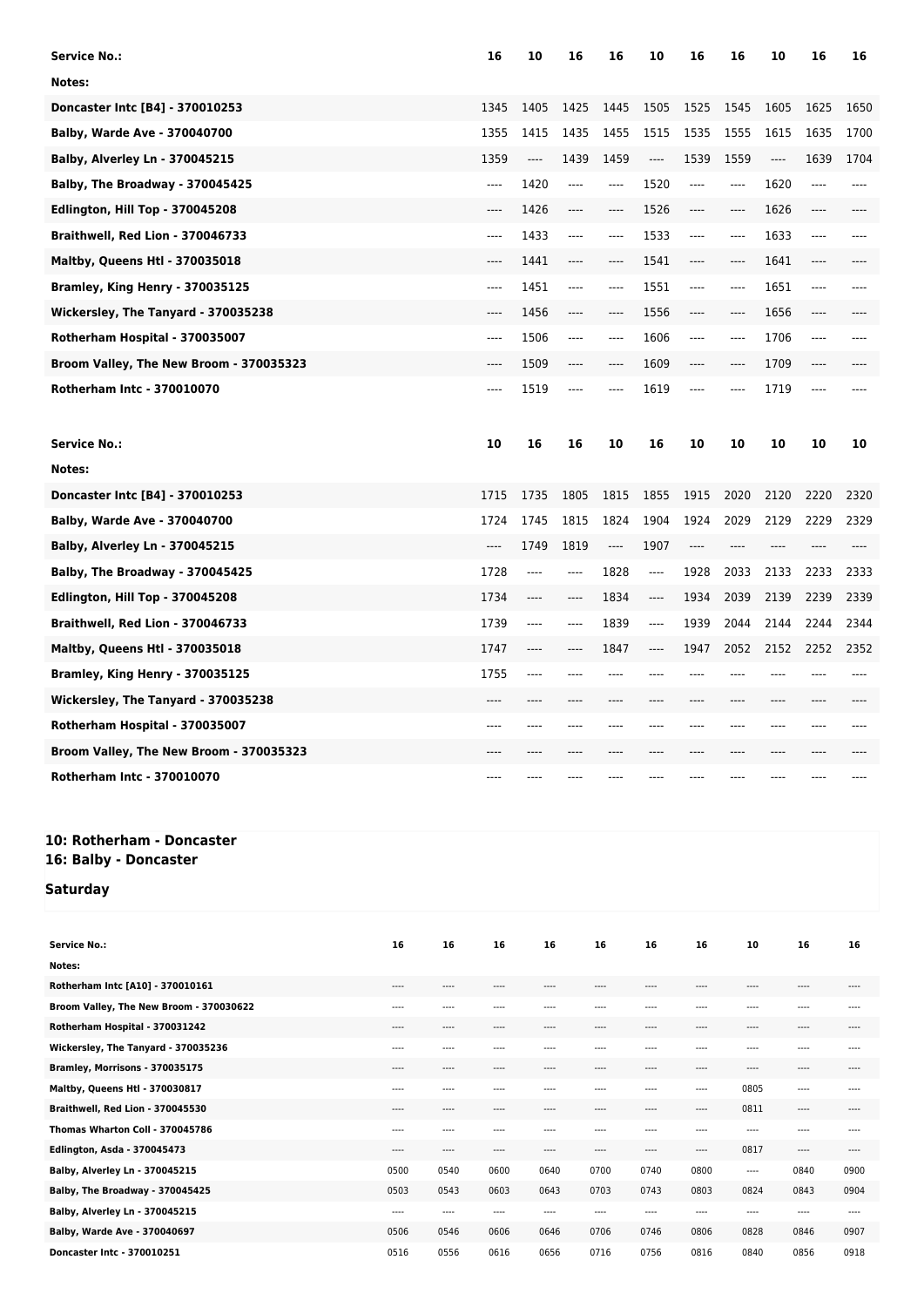| <b>Service No.:</b>                                                       | 10    | 16   | 16       |              | 10             | 16               | 16           | 10                       |                          | 16           | 16                | 10       |
|---------------------------------------------------------------------------|-------|------|----------|--------------|----------------|------------------|--------------|--------------------------|--------------------------|--------------|-------------------|----------|
| Notes:                                                                    |       |      |          |              |                |                  |              |                          |                          |              |                   |          |
| Rotherham Intc [A10] - 370010161                                          | 0827  | ---- |          |              | 0927           | ----             | $-----$      | 1027                     |                          | ----         |                   | 1127     |
| Broom Valley, The New Broom - 370030622                                   | 0836  | ---- | $---$    |              | 0936           | ----             | $---$        | 1036                     |                          | ----         | $-- -$            | 1136     |
| Rotherham Hospital - 370031242                                            | 0840  | ---- | $---$    |              | 0940           | ----             | $---$        | 1040                     |                          | ----         | ----              | 1140     |
| Wickersley, The Tanyard - 370035236                                       | 0850  | ---- | $---$    |              | 0950           | ----             | $---$        | 1050                     |                          | ----         |                   | 1150     |
| Bramley, Morrisons - 370035175                                            | 0854  | ---- |          |              | 0954           |                  | ----         | 1054                     |                          | ----         |                   | 1154     |
| Maltby, Queens Htl - 370030817                                            | 0905  | ---- | $---$    |              | 1005           | ----             | $---$        | 1105                     |                          | ----         | $---$             | 1205     |
| Braithwell, Red Lion - 370045530                                          | 0911  | ---- | $---$    |              | 1011           | ----             | $---$        | 1111                     |                          | ----         |                   | 1211     |
| Thomas Wharton Coll - 370045786                                           | ----  | ---- |          |              | ----           |                  |              | ----                     |                          | ----         |                   |          |
| <b>Edlington, Asda - 370045473</b>                                        | 0917  | ---- | ----     |              | 1017           | ----             | $-----$      | 1117                     |                          |              |                   | 1217     |
|                                                                           |       |      |          |              |                |                  |              |                          |                          | ----         |                   |          |
| <b>Balby, Alverley Ln - 370045215</b>                                     | $---$ | 0940 | 1000     |              | ----           | 1040             | 1100         | ----                     |                          | 1140         | 1200              | ----     |
| Balby, The Broadway - 370045425                                           | 0924  | 0944 | 1004     |              | 1024           | 1044             | 1104         | 1124                     |                          | 1144         | 1204              | 1224     |
| <b>Balby, Alverley Ln - 370045215</b>                                     | ----  | ---- | ----     |              |                | $---$            | $---$        | ----                     |                          | ----         |                   |          |
| Balby, Warde Ave - 370040697                                              | 0928  | 0947 | 1007     |              | 1028           | 1047             | 1107         | 1128                     |                          | 1147         | 1207              | 1228     |
| Doncaster Intc - 370010251                                                | 0940  | 1000 | 1020     |              | 1040           | 1100             | 1120         | 1140                     |                          | 1200         | 1220              | 1240     |
| <b>Service No.:</b>                                                       | 16    | 16   | 10       |              | 16             | 16               | 10           | 16                       |                          | 16           | 10                | 16       |
| Notes:                                                                    |       |      |          |              |                |                  |              |                          |                          |              |                   |          |
| Rotherham Intc [A10] - 370010161                                          |       |      | 1227     |              | ----           | $---$            | 1327         | ----                     |                          | ----         | 1427              |          |
| Broom Valley, The New Broom - 370030622                                   | ----  | ---- | 1236     |              | ----           | $---$            | 1336         | $-----$                  |                          | ----         | 1436              |          |
| Rotherham Hospital - 370031242                                            | ----  | ---- | 1240     |              | ----           | ----             | 1340         | $-----$                  |                          | ----         | 1440              | ----     |
| Wickersley, The Tanyard - 370035236                                       | ----  | ---- | 1250     |              | ----           | ----             | 1350         | ----                     |                          | ----         | 1450              | ----     |
| Bramley, Morrisons - 370035175                                            |       | ---- | 1254     |              | ----           | ----             | 1354         | ----                     |                          | ----         | 1454              | ----     |
| Maltby, Queens Htl - 370030817                                            | ----  | ---- | 1305     |              | ----           | $---$            | 1405         | $-----$                  |                          | ----         | 1505              | ----     |
| Braithwell, Red Lion - 370045530                                          | ----  | ---- | 1311     |              | ----           | ----             | 1411         | $-----$                  |                          | ----         | 1511              | ----     |
| Thomas Wharton Coll - 370045786                                           |       |      |          |              |                |                  |              |                          |                          |              |                   |          |
| <b>Edlington, Asda - 370045473</b>                                        |       |      | 1317     |              |                |                  | 1417         |                          |                          |              | 1517              |          |
| Balby, Alverley Ln - 370045215                                            | 1240  | 1300 | ----     |              | 1340           | 1400             | ----         | 1440                     |                          | 1500         | ----              | 1540     |
| Balby, The Broadway - 370045425                                           | 1244  | 1304 | 1324     |              | 1344           | 1404             | 1424         | 1444                     |                          | 1504         | 1524              | 1544     |
| Balby, Alverley Ln - 370045215                                            |       |      |          |              |                |                  |              |                          |                          |              |                   |          |
| <b>Balby, Warde Ave - 370040697</b>                                       | 1247  | 1307 | 1328     |              | 1347           | 1407             | 1428         | 1447                     |                          | 1507         | 1528              | 1547     |
|                                                                           | 1300  | 1320 | 1340     |              | 1400           | 1420             | 1440         | 1500                     |                          | 1520         | 1540              | 1600     |
| Doncaster Intc - 370010251                                                |       |      |          |              |                |                  |              |                          |                          |              |                   |          |
| <b>Service No.:</b>                                                       |       |      | 16       | 10           | 16             | 16               | 10           | 16                       | 10                       | 16           | 10                | 16       |
| Notes:                                                                    |       |      |          |              |                |                  |              |                          |                          |              |                   |          |
| Rotherham Intc [A10] - 370010161                                          |       |      | $^{***}$ | 1527         | ----           | ----             | 1627         | ----                     | 1727                     | ----         |                   |          |
| Broom Valley, The New Broom - 370030622<br>Rotherham Hospital - 370031242 |       |      | $---$    | 1536<br>1540 | $---$<br>$---$ | ----<br>$^{***}$ | 1636<br>1640 | ----<br>$\cdots$         | 1736<br>1740             | ----<br>---- | $\cdots$<br>$---$ |          |
| Wickersley, The Tanyard - 370035236                                       |       |      | $---$    | 1550         | $---$          | $---$            | 1650         | ----                     | 1750                     | ----         | $---$             |          |
| Bramley, Morrisons - 370035175                                            |       |      | $---$    | 1554         | $^{***}$       | $^{***}$         | 1654         | ----                     | 1754                     | ----         | $---$             |          |
| Maltby, Queens Htl - 370030817                                            |       |      | ----     | 1605         | ----           | ----             | 1705         | $\overline{\phantom{a}}$ | 1805                     | ----         | 1850              | ----     |
| Braithwell, Red Lion - 370045530                                          |       |      | $---$    | 1611         | ----           | $^{***}$         | 1711         | $\cdots$                 | 1811                     | ----         | 1856              | $\cdots$ |
| Thomas Wharton Coll - 370045786                                           |       |      |          | ----         | ----           |                  |              |                          | ----                     |              | $---$             |          |
| <b>Edlington, Asda - 370045473</b>                                        |       |      |          | 1617         | ----           |                  | 1717         | ----                     | 1816                     | ----         | 1902              | $\cdots$ |
| Balby, Alverley Ln - 370045215                                            |       |      | 1600     | $\cdots$     | 1640           | 1705             | ----         | 1750                     | $\overline{\phantom{a}}$ | 1820         | $\cdots$          | 1909     |
| Balby, The Broadway - 370045425<br>Balby, Alverley Ln - 370045215         |       |      | 1604     | 1624         | 1644           | 1709             | 1724         | 1754                     | 1823                     | 1824         | 1909<br>$---$     | 1913     |
| <b>Balby, Warde Ave - 370040697</b>                                       |       |      | 1607     | 1628         | 1647           | 1712             | 1728         | 1757                     | 1826                     | 1827         | 1913              | 1916     |
| Doncaster Intc - 370010251                                                |       |      | 1620     | 1640         | 1700           | 1725             | 1740         | 1810                     | 1836                     | 1840         | 1925              | 1926     |